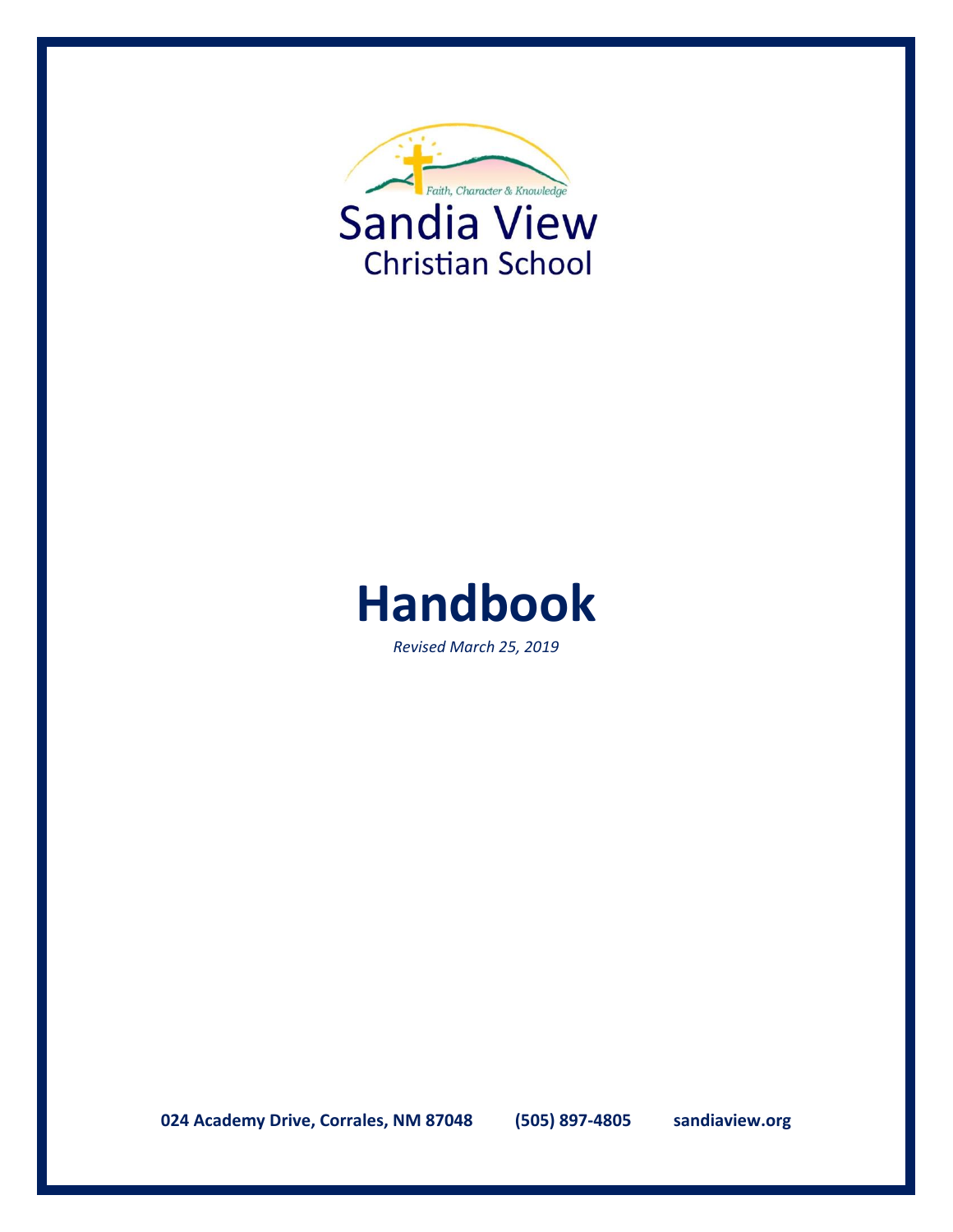# **Table of Contents**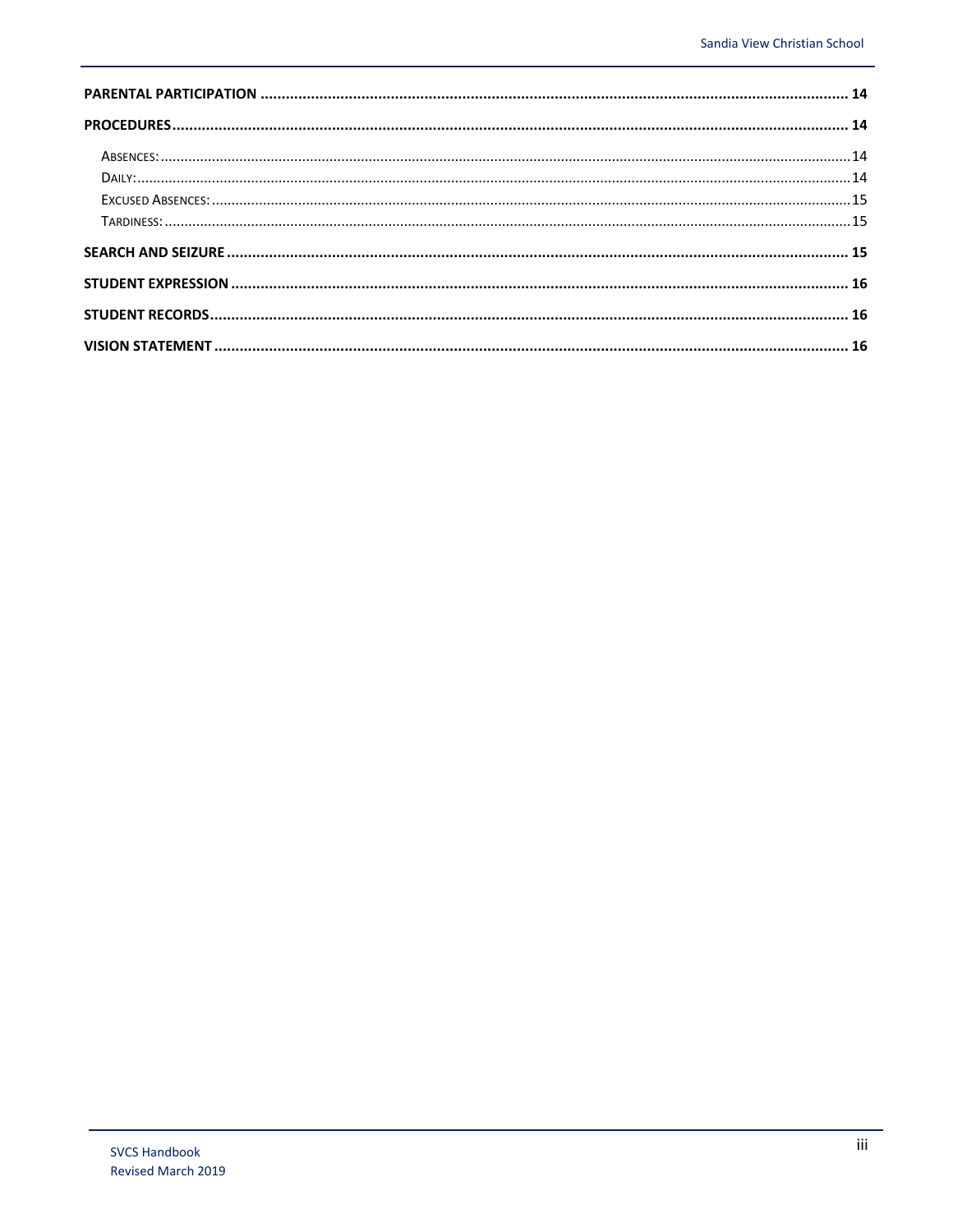Sandia View Christian School (SVCS), a Seventh-day Adventist school offering Kindergarten through Grade 8, strives to provide excellence in education spiritually, scholastically and socially. SVCS is sponsored by Corrales Seventh-day Adventist Church and affiliated with the Texico Conference of Seventh-day Adventists. SVCS is recognized as accredited by the Accrediting Association of Seventh-day Adventist Schools, Colleges and Universities and by the State of New Mexico Board of Education.

#### <span id="page-3-0"></span>**ACADEMIC PROBATION**

Academic probation will be required if the student shows a lack of effort, or seems unable to make sufficient and/or necessary academic progress, as deemed necessary for his or her particular grade level. Any student with a GPA lower than 2.0 is reviewed by the staff for probationary status. Students placed on academic probation may not participate in any extra-curricular, student government, or sports activities (see Sports Contract). Students placed on probationary status have 9 weeks to improve their grades. If the grades are still unacceptable, the staff may recommend to the SVCS board that the student be dismissed.

Students on a permanent IEP who do not follow through in the allotted timeframe may be subject to dismissal from SVCS.

## <span id="page-3-1"></span>**ACADEMICS**

SVCS offers a well-rounded basic curriculum as well as extra-curricular activities. Specific grade level curriculum summaries are available in the school office.

Excellence and subject mastery are to be strived for in all subject areas. Students and parents will be given information at the beginning of the school year concerning how each course will be evaluated. Evaluation guidelines are determined in accordance with the Southwestern Union of Seventh-day Adventists Education Code.

A quarterly Honor Roll is made up of all those students earning a grade point average of 3.5 or above. Those students earning 3.75 and above will be on the Principal's List.

Acceleration of course work is governed in accordance with the Southwestern Union of Seventh-day Adventists Education Code. The student applying for such acceleration must have ITBS composite scores in at least the 90<sup>th</sup> percentile.

If a student's teacher and school administration determine that the student is not able to demonstrate mastery of the core subjects, a parent-teacher conference will be arranged to discuss and formulate a plan to ensure the student's scholastic advancement.

## <span id="page-3-2"></span>**ACCREDITATION**

Sandia View Christian School (SVCS) is currently accredited by the State of New Mexico Board of Education and by the Accrediting Association of Seventh-day Adventist Schools, Colleges, and Universities.

## <span id="page-3-3"></span>**ADMISSIONS**

#### <span id="page-3-4"></span>**Entrance Policy**

Acceptance is granted to those who desire a Christian education and agree to hold high standards of conduct and thought. The school, however, is not equipped to handle young people who have a major behavioral or scholastic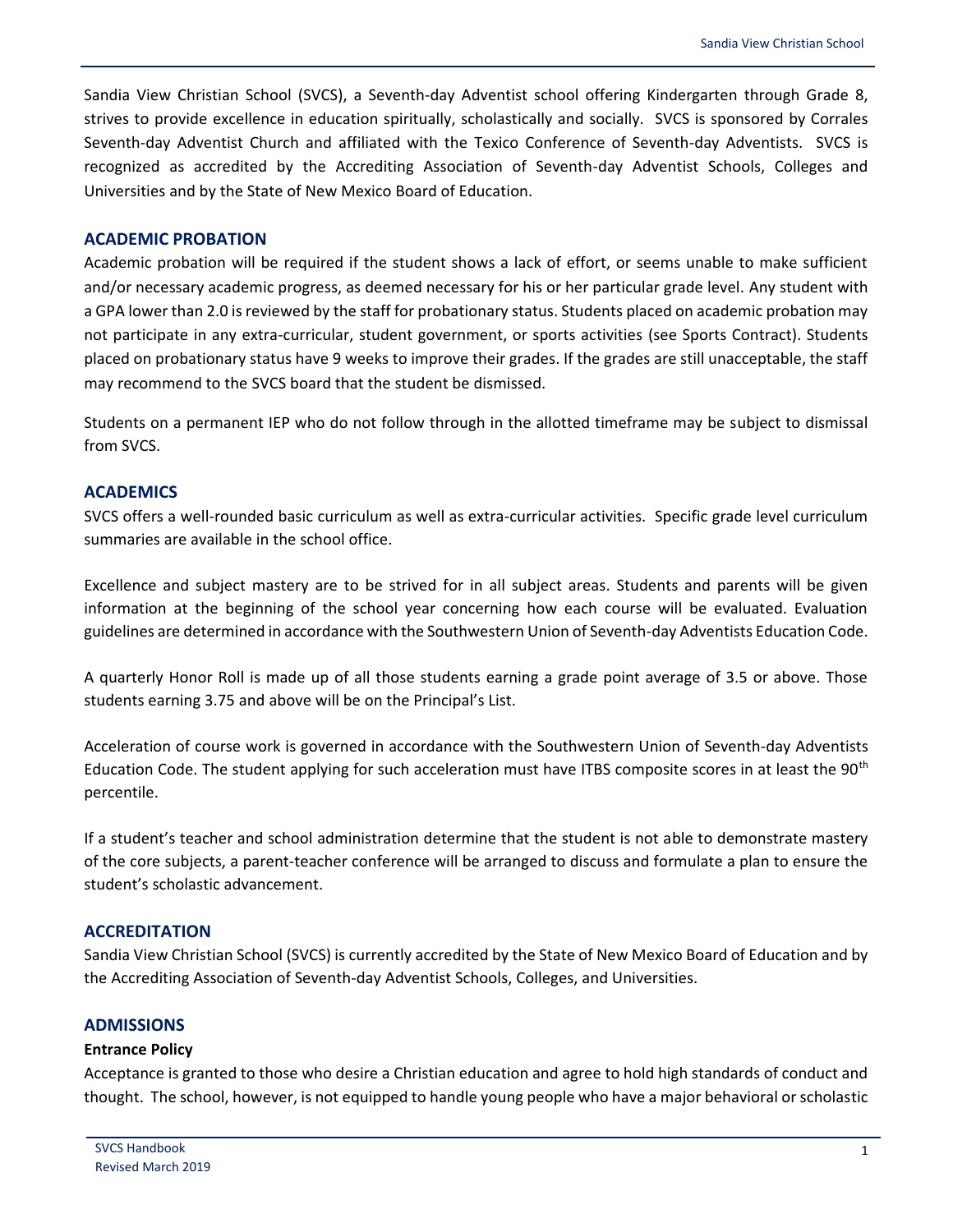problems. All applications are subject to the approval of the SVCS School Board. All new students are accepted on a nine (9) week academic/behavior probation.

SVCS does not admit individuals who engage in sexual misconduct, which includes non-marital sexual conduct, homosexual conduct or the encouragement or advocacy of any form of sexual behavior that would undermine the Christian identity or faith mission of SVSC and the Seventh-day Adventist Church.

- SVCS is operated by the Seventh-day Adventist Church and functions within its belief system and educational philosophy
- Students who are accepted after having been dismissed from another school will be under an eighteen (18) week probationary status and must interview with the teach and the principal prior to registration
- A student will not be admitted without financial clearance from a former school
- The SVCS School Board is the final authority for the decisions of admission and/or dismissals from the school program

## <span id="page-4-0"></span>**Non-discrimination Policy**

SVCS is a Christian school operating grades Kindergarten through Eighth. SVCS welcomes students of any race, color, national or ethnic origin. It does not discriminate in the administration of its educational policies or any of its school-administered programs.

#### <span id="page-4-1"></span>**Entrance Age**

Students entering Kindergarten must be at least 5 years of age on September 1 of the current year in accordance with New Mexico Statutes.

## <span id="page-4-2"></span>**How to Apply**

Students will be accepted only after completing all forms and requirements in the Registration Packet.

Third through eighth grade students entering SVCS for the first time will be tested to determine their level of achievement in Reading, Math and English. This test procedure costs \$25 and may determine at what grade level the student may be placed for their success. If the testing shows that the student is below grade level, and the student desires admission at the grade level of the previous school, an academic plan will be developed for the student. Satisfactory progress in meeting the goals of this plan must be achieved in order for the student to maintain the grade level at which the student was admitted.

#### <span id="page-4-3"></span>**Transfers**

Parents who wish to transfer their children from another school to SVCS after the school term has started must have an education consultation with the principal and complete regular registration forms. The school reserves the right to have up to one week after registration has been submitted before permission is granted for the student to begin classes. Students may be allowed to attend classes on a probationary status until the Admissions committee has met. However, there is no assurance of the student's acceptance until notification is received from the Admissions Committee. All new students will be tested to determine final grade placement.

## <span id="page-4-4"></span>**AFTER SCHOOL CARE**

All students must be supervised while on our school campus. Parents are encouraged to arrange to have their child picked up as soon after school dismisses as possible. SVCS offers an After School program as a service to parents who might need to pick up their child after regular school hours. Parents will be charged by the school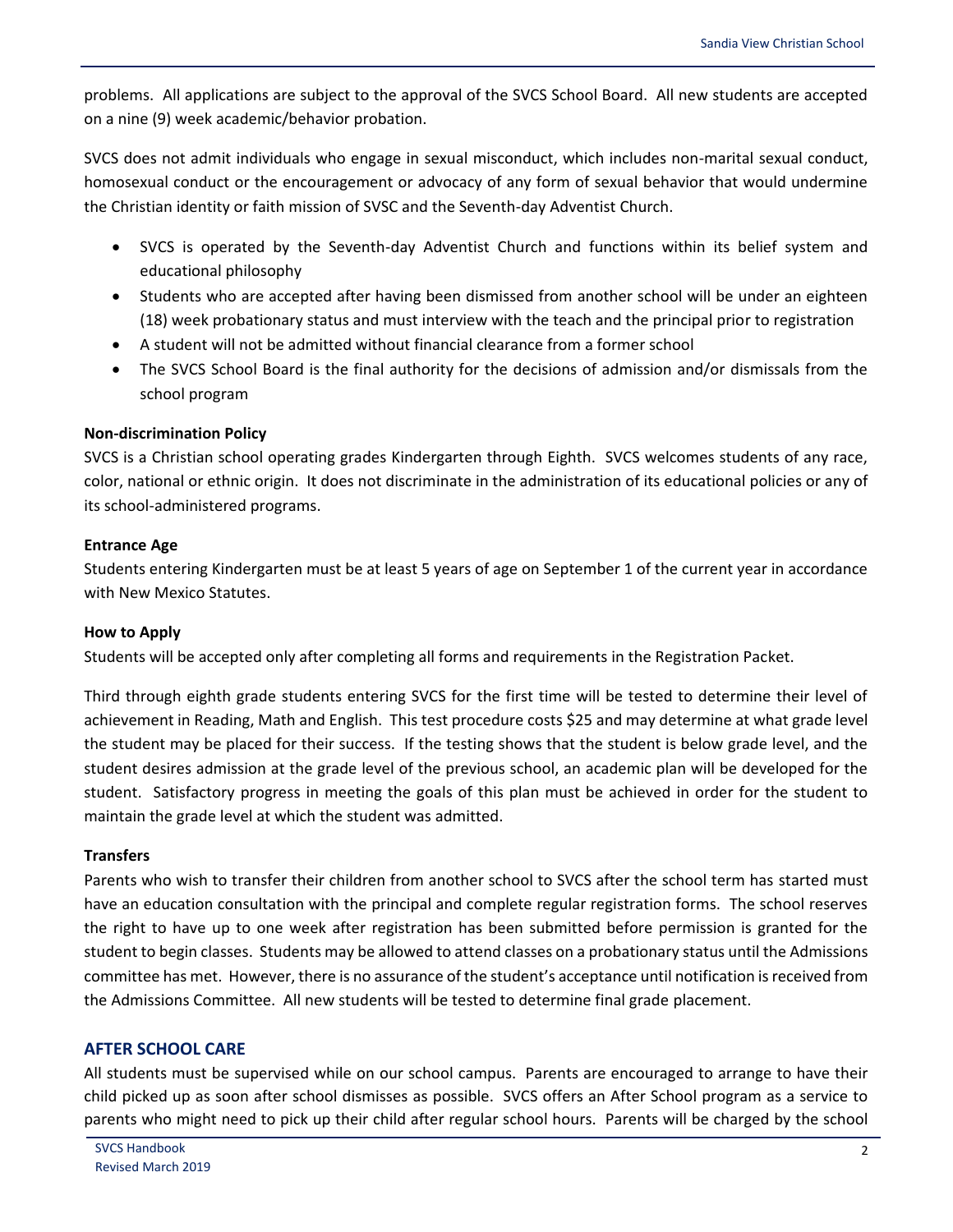for supervising their child for any amount of time their child is on campus after 15 minutes following school dismissal.

All parents using our After School program must sign out their child daily. Children will only be released to those individuals authorized by the parent(s)/guardian. For the child's safety, ID may be required if After School teacher doesn't know the individual picking up the child.

Charges for this service are published and are available from the school office. Parent(s) leaving their child in the After School program will be charged an additional fee per quarter hour for each child remaining in After School Care after the regular published hours.

# <span id="page-5-0"></span>**ATTENDANCE**

School begins at 8:30 and dismisses at 3:00 p.m. daily, except for Fridays when classes are dismissed at 2:00 p.m.

**New Mexico Compulsory Attendance Law** requires that all children of school age attend school until they reach the age of 18, or until they have completed the 10<sup>th</sup> grade or its equivalent, and have been legally withdrawn from the school district in which they are enrolled.

**New Mexico Statute #22-12-2** states "Any parent, guardian or person having custody and control of a person subject to the provisions - of the *Compulsory School Attendance Law* is responsible for the school attendance of that person."

# <span id="page-5-1"></span>**BOOK USE AGREEMENT**

SVCS has made every effort to provide books for our students that are uplifting, character-building, interesting, and informative. Whenever possible, we have purchased books published by Christian presses to supplement our curriculum. In addition, we have tried to provide books that will capture the interest of our students. Sometimes you might come across a book that you would prefer for your child not to read. This is perfectly acceptable. Please just return the book with a note about your objections, and we will help your child select a new one.

Students will abide by the following guidelines regarding school books:

- Students are responsible for any damage to the books
- Check out all books with name and date
- Return all books in a timely manner
- Do not trade books

It is understood that any and all computer and/or book use is at the discretion of teachers and staff of SVCS. Any vandalism, violation of the above rules, or other misuse of the school's books and computers will result in the cancellation of privileges. It is further understood that the loss of said privileges will not be a valid excuse for a student on completing assigned schoolwork in a timely manner. Any damaged or lost books or equipment is the responsibility of the student. All students will be charged for any costs incurred to replace or repair books or computers.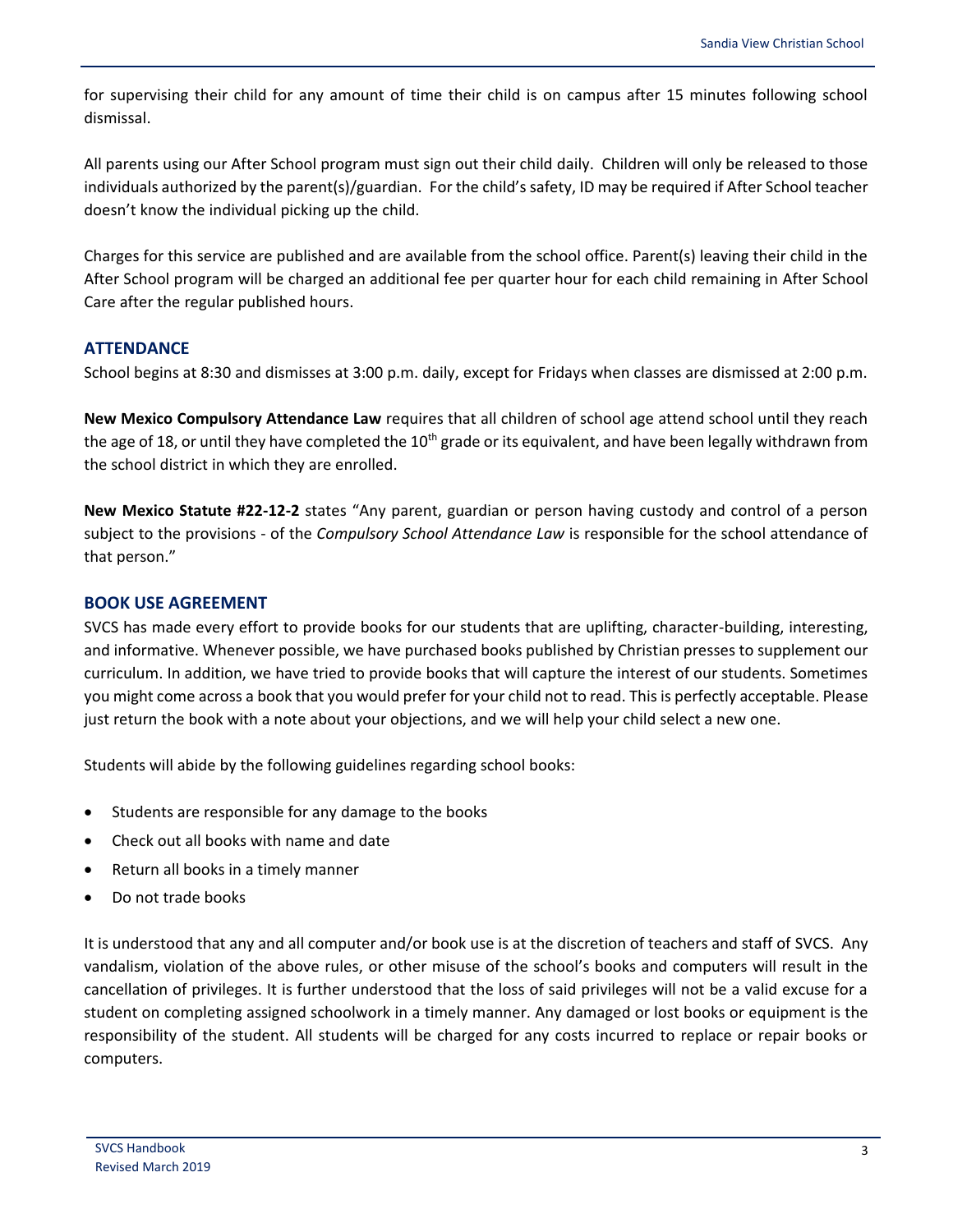# <span id="page-6-0"></span>**BULLY-FREE ENVIRONMENT POLICY**

Students, staff, and the school community are expected to conduct themselves in a respectful, Christian manner. Bullying is anti-social behavior and will not be tolerated. Bullying is intentional, repetitive, and harmful behavior targeting another student. It may occur on school property, at extracurricular activities, or on field trips. Each student is responsible for his own actions and is held accountable.

Examples of bullying are as follows:

- Verbal: name calling, put-downs, threats
- Physical: pushing, hitting
- Social: rumors, trying to isolate and make victim feel rejected
- Psychological: acts that instill a sense of fear or anxiety

All school staff will be trained and watchful for bullying warning signs, closely supervising children at all times and in all areas of the school. Teachers will, on a regular basis, conduct class discussions and do activities to educate the students to respond assertively to the bully.

The students will be trained to understand that they have a responsibility to report bullying. The staff will address the reports on a regular basis. The situation will be assessed to determine if the behavior meets the criteria for bullying or if the behavior is an isolated incident that can be handled through conflict resolution.

Disciplinary steps may include:

- Exclusion from certain areas or extracurricular activities
- In or Out of school suspension
- Expulsion

## <span id="page-6-1"></span>**CLOSED CAMPUS**

Students are to remain on campus at all times during school hours unless accompanied, or given permission by, a parent or teacher. Once a student arrives on campus, he/she may not leave until the student's classes have been dismissed for the remainder of the day.

Visitors are welcome on campus during regular school hours; however, they must stop by the office and sign in with the secretary and obtain a visitor's pass. Parents are always welcome to visit their child's classroom. We do request, however, that prior arrangements be made with the teacher of the classroom to be visited.

## <span id="page-6-2"></span>**COMPUTER USE AGREEMENT**

Students will act responsibly with all computer hardware and software, exercising responsible behavior at all times while on the network and/or internet. Students are expected to respect other's passwords, folders and work files. Federal and State copyright laws are to be observed at all times.

Students will immediately tell an adult in charge if they encounter materials that violate these rules of appropriate use.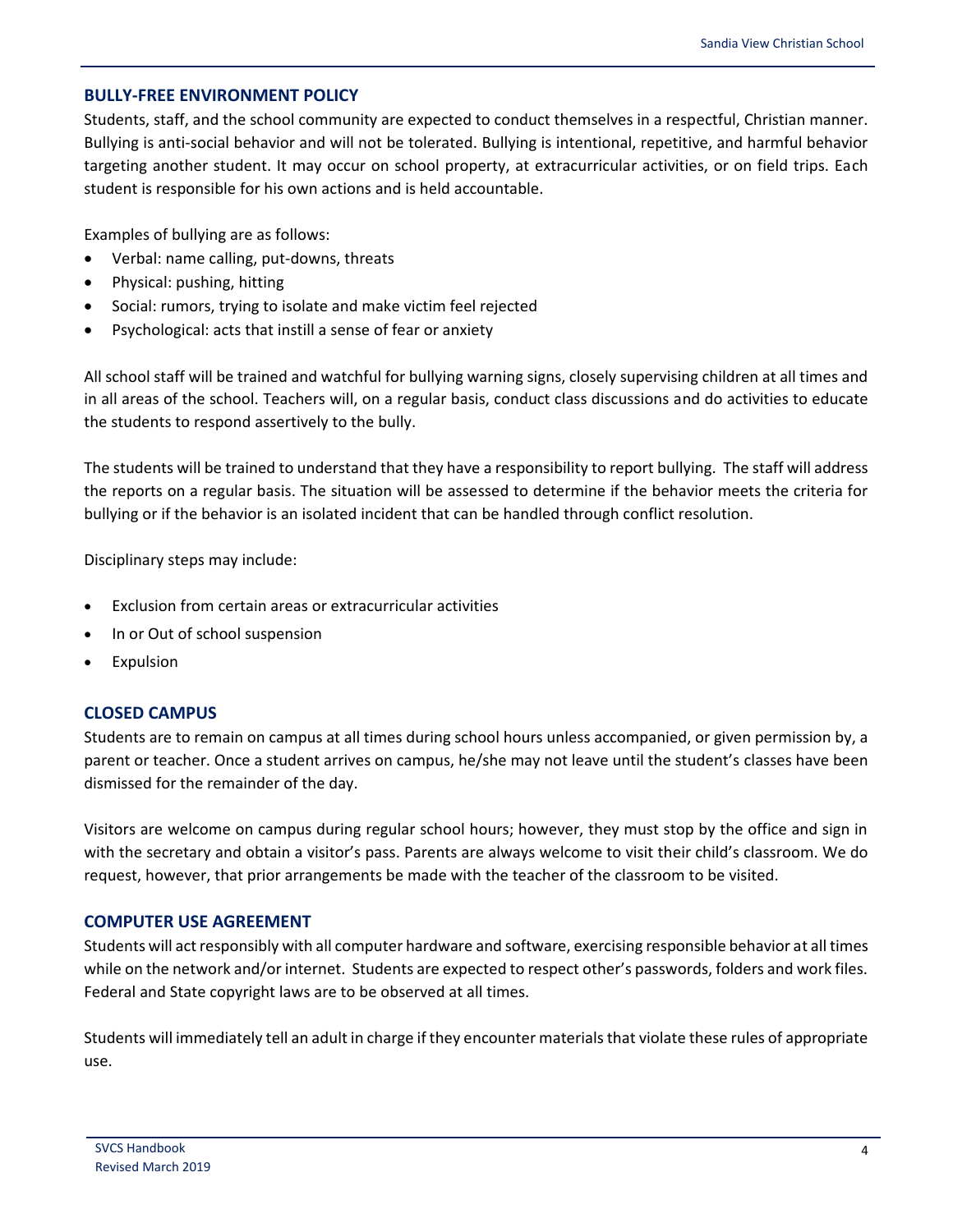Students will show responsibility by observing the following guidelines:

- Inappropriate or offensive material on the Internet will not be accessed at any time
- Rebooting computers or setting up passwords on the computers is not allowed without prior permission from the supervising staff member
- Disseminate information about yourself or others onto the Internet or through e-mails is not permitted
- Food and drink are not allowed in the computer labs or while at any school computers
- Downloading any exe. files from the internet or loading software of any kind onto the computer's files without prior permission from an appropriate staff member is not allowed
- Student will not rename, move, or remove existing computer files without prior permission from an appropriate staff member
- Sending or using abusive messages or inappropriate language on the school computers is not allowed

## <span id="page-7-0"></span>**DISCIPLINE**

#### **Standards**

The administration and staff of SVCS believe that the school should have regulations which can be enforced fairly and consistently. The objective of any regulation is to teach the students to become self-disciplined by accepting the responsibility and logical consequences of their actions. The main principle for life at SVCS is:

My behavior, attitude and speech will Enhance learning, Build people up, Protect property, Sponsor Christian influence.

We expect students to know what is and what is not acceptable behavior and what the consequences will be for misbehavior.

Only those students wanting to cooperate with the following standards of SVCS need apply for admission:

- Each student is expected to conform to all the regulations of the school with obedience and respectfulness to the directions of any teacher and staff member
- Each student is expected to respect the feelings and property of fellow students, teachers and staff
- All school regulations apply to any school-sponsored activities
- The relationships between the opposite sexes should be conducted in a dignified and wholesome manner.
- The "hands-off" policy will be enforced.
- All eating will be confined only to designated areas and times
- Students may not sell anything on campus without permission from a teacher
- All unauthorized items need to be kept at home such as but not limited to any and all kinds of music and video players, video games and playing cards
- Pictures or stickers are not to be posted on any part of lockers, books, desks, or anywhere on school campus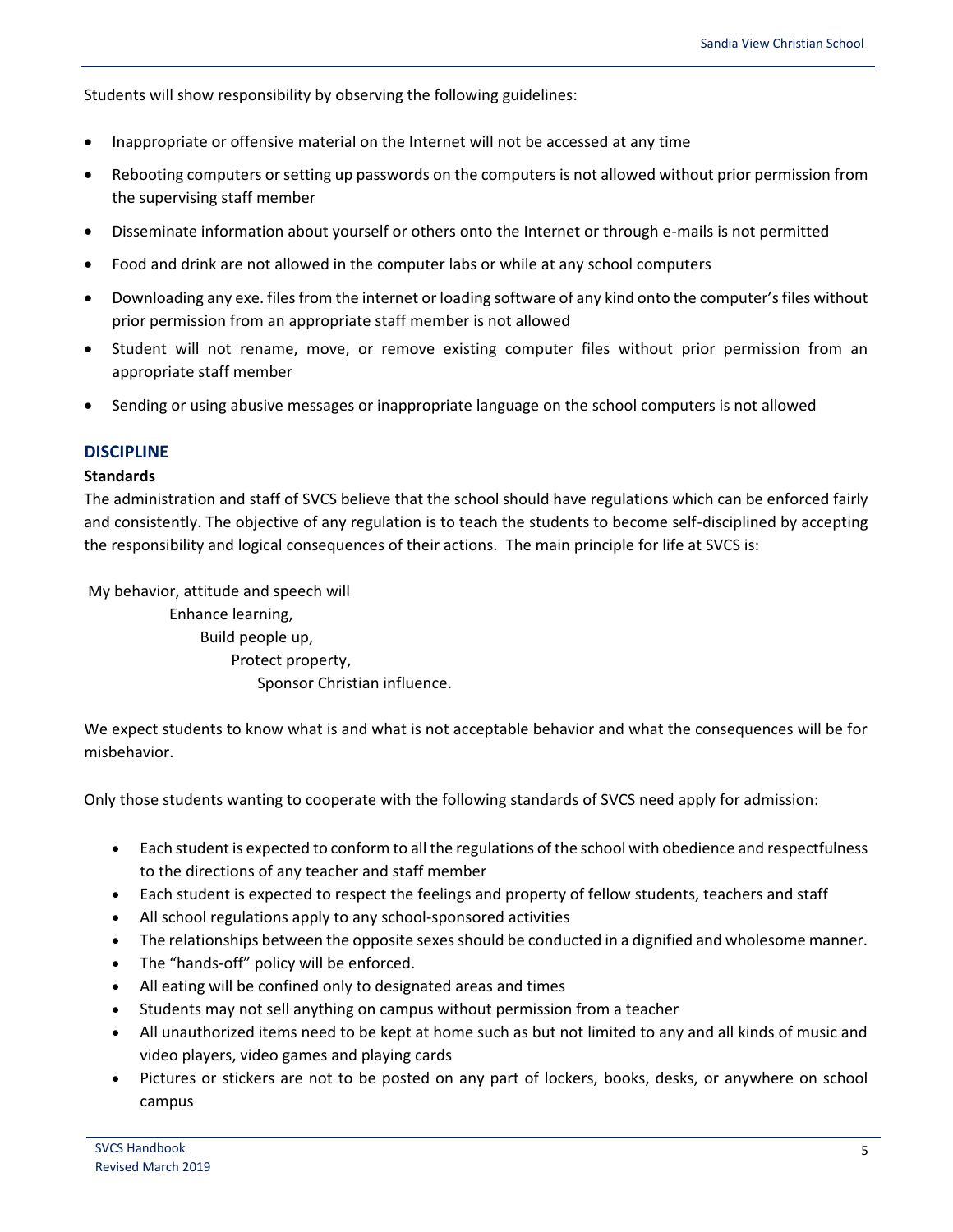Unauthorized or inappropriate items brought to school will be confiscated.

All students are expected to maintain high standards of conduct. Conduct or habits contrary to the standards of SVCS, including those that may take place off campus, may cause the student to be subject to review by the school administration. A student may be suspended or expelled for the following reasons:

- Use of profanity or indecent language, including lewd conduct, gesture or suggestive words, possession of obscene literature or pictures
- Violating the anti-bullying policy
- Threatening conduct or conversation
- Theft, picking or breaking locks, doors, or windows to enter locked locations
- Willfully causing damage to, or destruction of school property. Restitution and/or replacement of damaged property will also be required, even if the damage was only a matter of carelessness
- Constant and/or obstinate violation of any school regulation which constitutes insubordination
- Undermining the fundamental principles of SVCS, antagonism towards the spirit or methods of the school, or continuous criticism and/or faultfinding
- Fighting or inciting others to fight
- Cigarette lighters, fireworks, matches, brought on to the school campus
- In possession of or bringing tobacco, alcohol, drugs, guns or knives on to the school campus

## **Disciplinary Process**

**Step One:** Daily infractions of classroom behavior will be addressed by the supervising teachers.

**Step Two:** For repeated infractions the parents, teacher(s) and student(s) will meet. The principal will be notified at that time.

**Step Three:** If corrective measures have not worked or the offense is severe (severe offenses include, but are not limited to, any offense that is grounds for suspension or expulsion, as outlined earlier in this section), the student will be taken to the principal or designee. When a student's behavior becomes disruptive to the learning of others or his own, or threatens the well-being of the student or of those around him or her, the principal or designee will notify the parent/guardian that suspension will be assigned.

Suspension consists of the student remaining apart from classmates for a period of 1 to 3 days as deemed necessary. At this time, the student may be placed on disciplinary probation, and a written contract may be made with the student. The teacher, parents, board chairperson and school board will be made aware of the situation and all actions that might be taken from this point.

**Step Four:** Continuing or severe infractions will be taken to the School Board for appropriate disciplinary recommendation. The student and/or parent/guardian will have the right to represent himself or herself to the School Board. The School Board will determine the appropriate action to be taken based on Christian principles. The action may include suspension or expulsion; or the parent/guardian may choose to withdraw the student.

# **SEVERE OFFENSES MAY REQUIRE THAT A STUDENT IMMEDIATELY GO TO STEP FOUR.**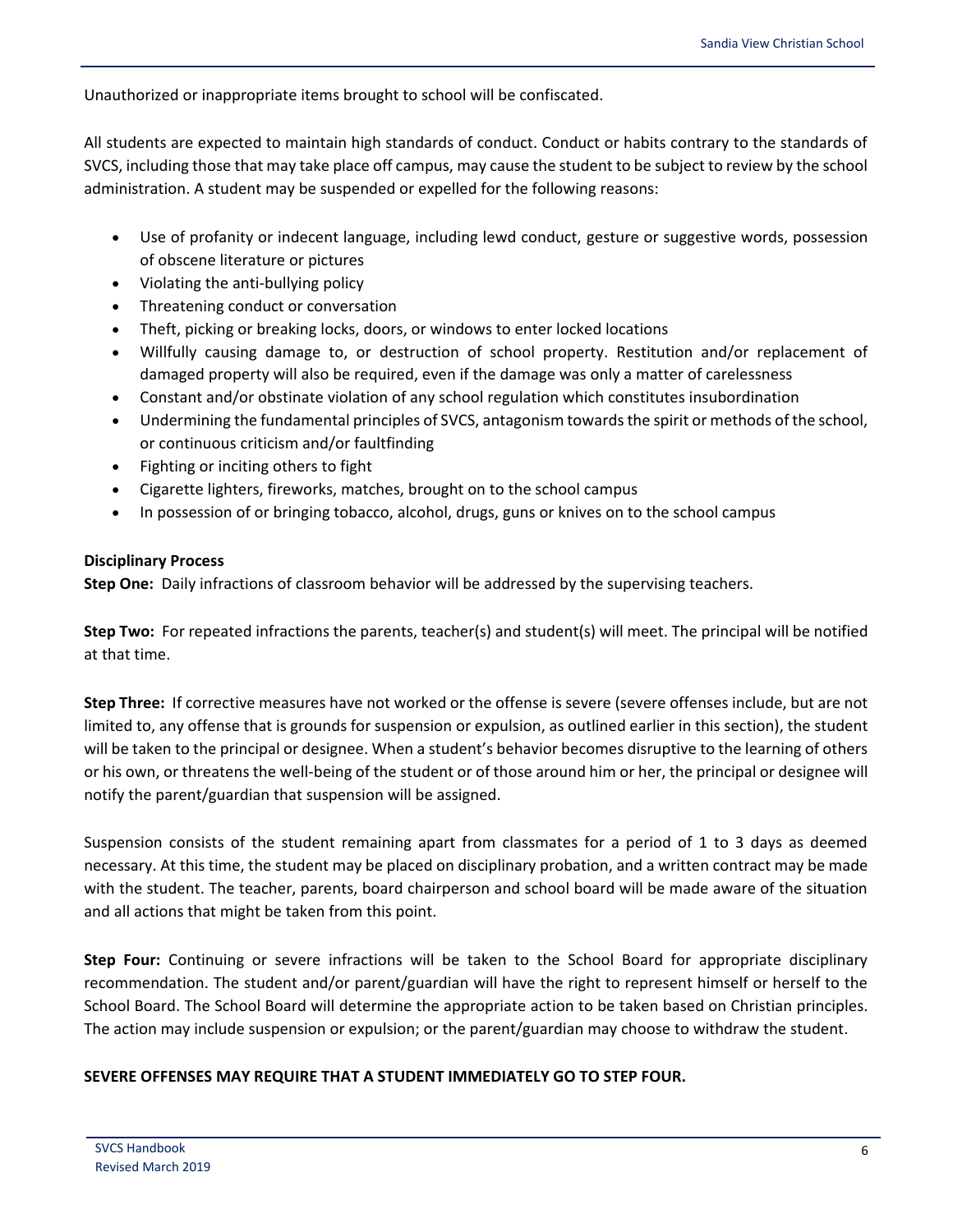## **HANDS OFF POLICY**

The purpose of the hands-off policy is to ensure the safety of all students and to promote the respect of personal space. A safe and healthy school environment aides in optimizing the learning experience of each student. This policy helps our school optimize our values and learning environment.

## **Policy Guidelines**

- 1. No student is to touch another student in a manner judged inappropriate by staff.
- 2. No student is to use any form of physical violence against other students, even in "fun" or as a "practical joke".
- 3. Play fighting is not acceptable behavior in the school environment.
- 4. Bullying or any other kind of standover tactics will not be tolerated.
- 5. This policy also applies to all school-sanctioned events and/or activities including those held outside of school grounds
- 6. These guidelines will be espoused by the Principal and other school leaders and staff at school assemblies, in the classroom and around the school.

## **ANTI-BULLYING**

The School Board of Sandia View Christian School is committed to protecting its students and employees from bullying and harassment for any reason and of any type. The School Board believes that all students and employees are entitled to a safe, equitable, and harassment free school experience. Bullying and harassment will not be tolerated and shall be just cause for disciplinary action.

## **Definitions**

Bullying means systematically and intentionally inflicting physical hurt or psychological distress on one or more students or school employees. It can be further defined as an unwanted, purposeful, written, or dehumanizing gesture by an adult or student, that has the potential to create an intimidating, hostile, or offensive educational environment or cause long term damage, cause discomfort or humiliation or unreasonably interfere with school performance or participation. Bullying is often characterized by an imbalance of power. For the purposes of this policy, bullying shall include Cyberbullying, Cyberstalking or Harassment.

Bullying may involve, but is not limited to:

- 1. Unwanted teasing
- 2. Threatening
- 3. Intimidating
- 4. Stalking
- 5. Cyberstalking
- 6. Physical violence
- 7. Cyberbullying
- 8. Theft
- 9. Public humiliation
- 10. Destruction of school or personal property
- 11. Social exclusion, including incitement or coercion
- 12. Spreading of false rumors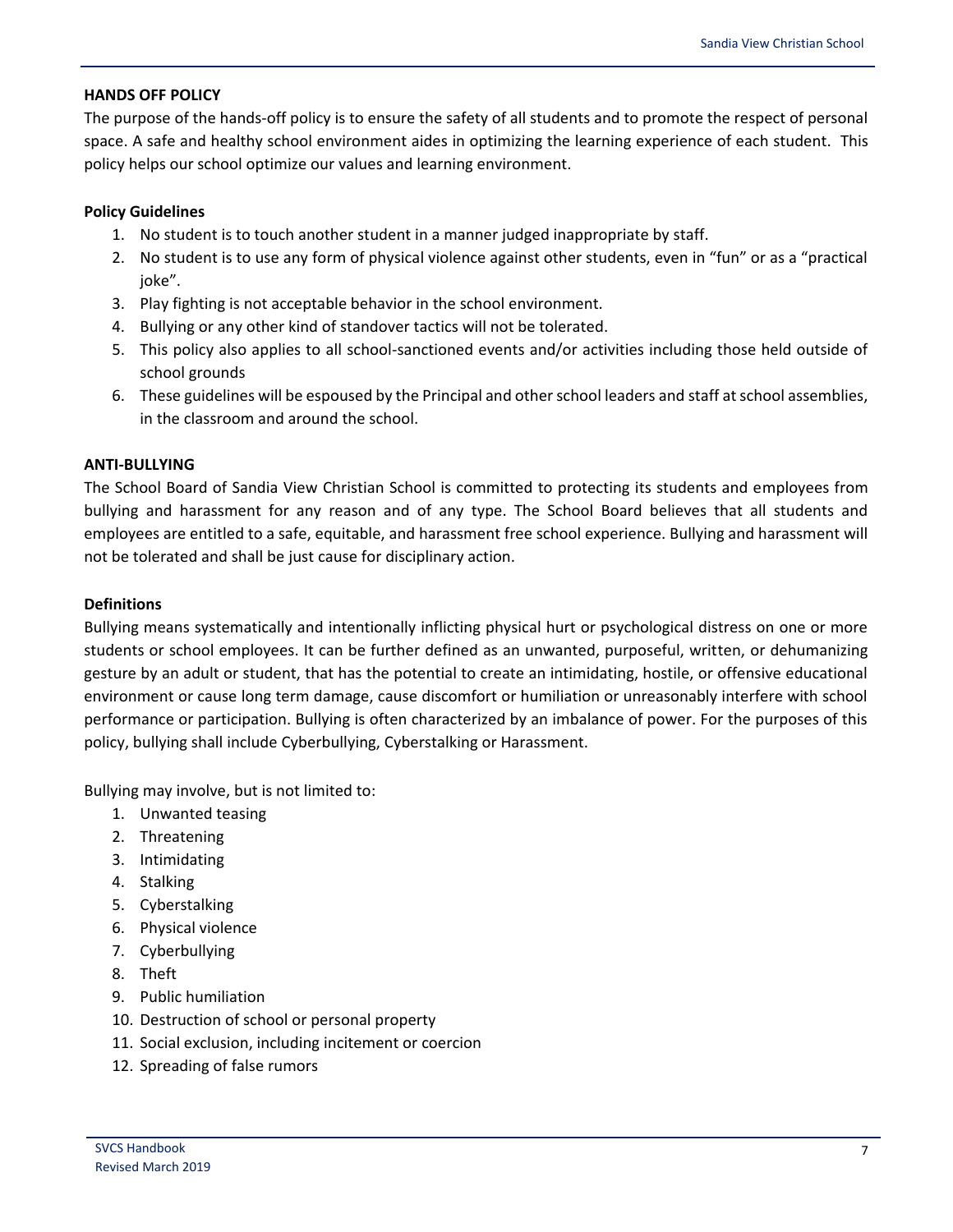Harassment means any threatening, insulting or dehumanizing gesture, use of technology, computer software or written, verbal or physical conduct directed against a student or school employee that places a student or school employee in a reasonable fear of harm to his person or damage to his property; has the effect of substantially interfering with a student's educational performance, or employee's work performance, or either's opportunities or benefits; has the effect of disrupting the orderly operation of the school.

Cyberstalking means to engage in a course of conduct to communicate, or to cause to be communicated words, images or language through the use of electronic mail or electronic communication, directed at or about a specific person, causing emotional distress to that person and serving no legitimate purpose.

Cyberbullying is defined as the willful and repeated harassment and intimidation of a person through the use of digital technologies, including but not limited to email, blogs, and texting by, social media, instant messaging or video voyeurism. NOTE: Voyeurism which may be utilized in cyberbullying, in and of itself, is a criminal offense.

Bullying, Cyberbullying and/or Harassment also encompass:

1. Retaliation against a student or school employee by another student or school employee for an act of bullying or harassment.

2. Retaliation also includes reporting a baseless act of bullying or harassment that is not made in good faith.

3. Perpetuation of conduct listed above with intent to demean, dehumanize, embarrass, or cause emotional or physical harm to a student or school employee by incitement or coercion.

Bullying shall be prohibited on school grounds, property immediately adjacent to school grounds, at a school sponsored or school related activity, function or program whether on or off campus, at a school bus pick up or drop off site, on a school bus or other vehicle owned, leased or used by the school and at a location, activity, function or program that is not school related, or through the use of technology or any electronic device that is not owned, leased or used by the school. Any activity that creates a hostile environment at school for the student or school employee, infringes on the rights of the student or school employee will not be permitted. No behavior that disrupts the education process or the orderly operation of the school will be tolerated.

Nothing contained herein shall require the school to staff any non-school related activities, functions, or programs.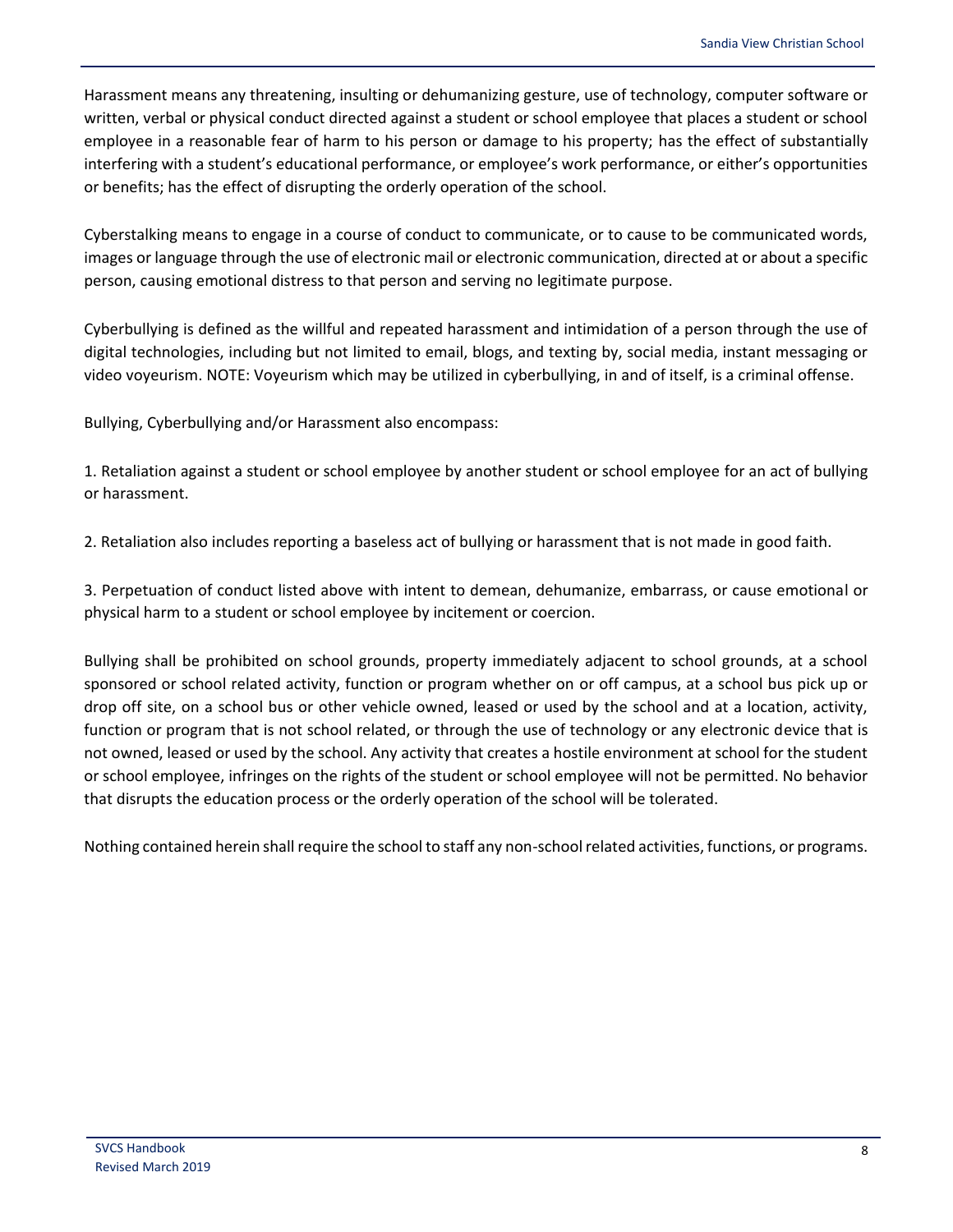# <span id="page-11-0"></span>**DRESS CODE POLICY**

Students' dress and grooming is to reflect high standards of personal conduct so that each student's attire promotes a positive, safe and healthy atmosphere within the school.

| <b>Shirts/Pants/Outerwear</b>                                      |                                           |  |
|--------------------------------------------------------------------|-------------------------------------------|--|
| <b>Acceptable</b>                                                  | <b>NOT Acceptable</b>                     |  |
| Polo shirts with SVCS insignia                                     | Any other shirts                          |  |
| Pants - Blue, Black, or Tan                                        | Pants with holes, cut, ripped or frayed   |  |
| Solid color leggings/tights (black or white) under a<br>skirt only | Sweatpant material (including yoga pants) |  |
| Solid color long sleeve shirts under a polo shirt only             | Any other shirts                          |  |
| Solid color shorts (Blue, Black or Tan) - fingertip<br>length*     | Leggings that are not under a skirt       |  |
| Solid color skirts - fingertip length*                             | Baggy or saggy pants                      |  |
| Only SVCS sweatshirts indoors                                      | Any sweatshirts without SVCS insignia     |  |
| Sandals must be low-heeled with a strap                            | No flip-flips                             |  |

**\*Shorts and skirts must be at least fingertip length when arms are fully extended but no longer than the bend of the knee.**

# <span id="page-11-1"></span>**DRESS CODE VIOLATION**

If students come to school out of dress code, they will report to the office to call home for a change of clothes. If someone is unable to bring a change of clothes, they will borrow something from the clothing bank. Continuing violations will receive progressive discipline consequences.

# <span id="page-11-2"></span>**FINANCIAL**

It is the purpose of SVCS to keep the cost of Christian education as low as possible. In order to maintain a high quality of education for your child, it is necessary that tuition payments be kept current while your child is enrolled. The following statements outline general financial policies:

- The enrolling individual(s) (parent, custodial parent, guardian, etc.) is fully responsible for the financial obligations of students accepted at SVCS. Such responsibilities include, but are not limited to, payment of the account, damage to property, fines and fees
- Parties who agree to share responsibility for tuition and fees must both (all) sign the financial agreement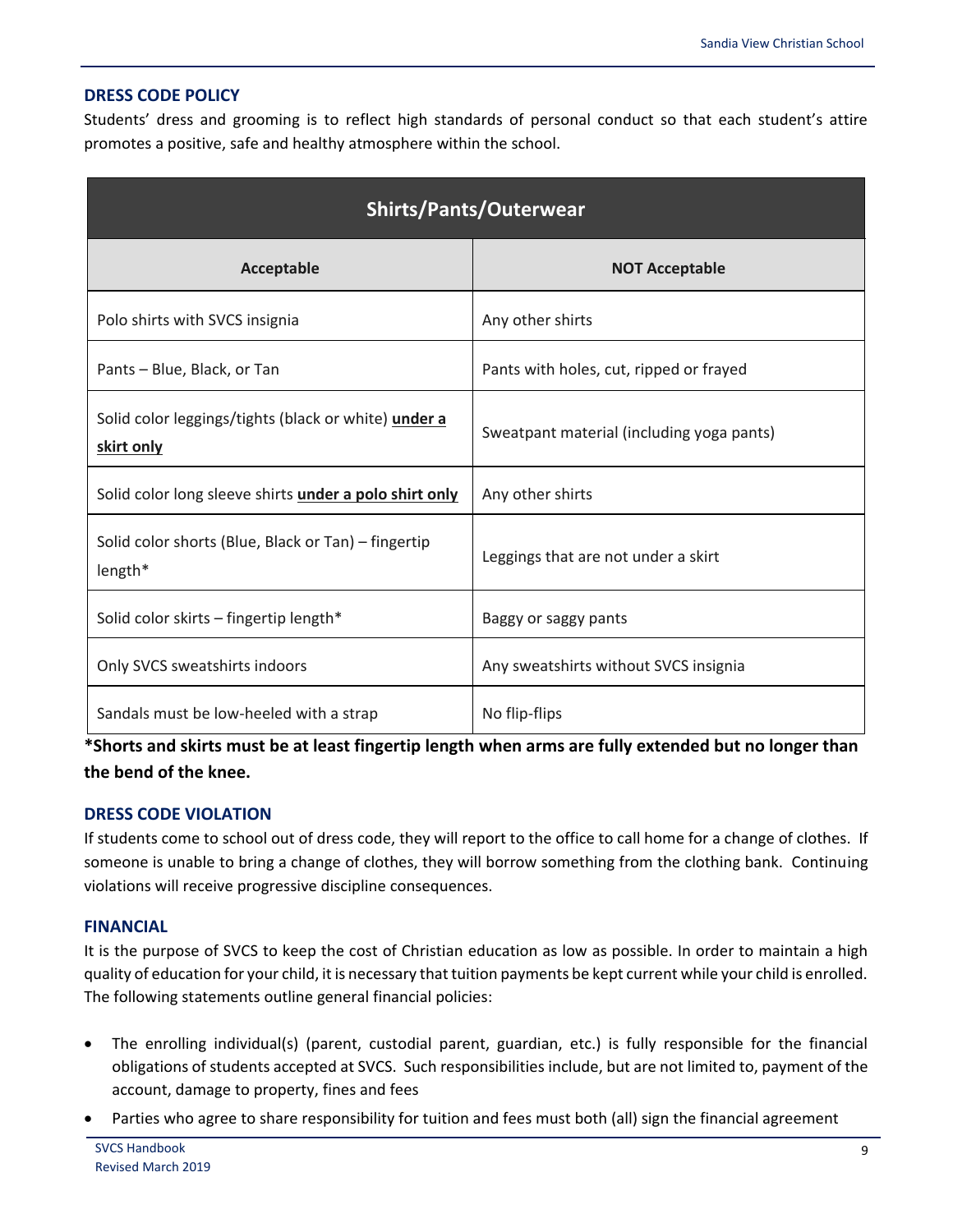- In the case of separation or divorce, the custodial parent is 100% responsible for tuition and fees. The custodial parent is responsible for communication with the non-custodial parent regarding financial matters
- Returning student's account from the previous school year must be settled before the student is permitted to enter for another school year
- Payment of the registration fee reserves student's space for the school year, the registration fee is nonrefundable. Student is not officially enrolled until the registration fee is paid
- Registration fees, book fees, lab fees, 1st month's tuition and any other school-related fees must be paid by registration time, prior to admission
- Tuition is divided into 10 equal monthly payments and is due on the  $1<sup>st</sup>$  of each month, beginning with the month of August and running through the month of May. Every family is given a ten-day grace period on tuition payments. Tuition payments are considered late if not in the office on the 10<sup>th</sup> of the month, at which time a \$25 late charge will be added to your past due account. Payments sent by mail must be received by the  $10<sup>th</sup>$  of the month to avoid the late charge
- Payment methods accepted for tuition and fees are check, cash, money order, cashier's check and debit or credit card (MasterCard and Visa)
- A student transferring from another school must, at the time of registration, present a statement showing that his/her account at the other school is paid in full
- Parents/guardians are expected to be diligent in meeting their financial obligations to the school. If circumstances dictate a change in normal payment procedures, or if you have a financial emergency and are temporarily unable to pay, please contact the Finance Committee to make alternative payment arrangements before you withdraw or get too far behind in payments
- All matters concerning financial issues should be directed to Finance Committee. Neither the administration nor any other staff member of SVCS is authorized to make financial decisions on behalf of a student and/or parent
- A \$25 charge will be made for any check returned for insufficient funds. After two returned checks in a school year, further payments must be made by cash, cashier's check or money order
- Accounts 90 days or more past due will be turned over to a collection agency. Fees associated with the collection efforts will be the responsibility of the parent or legal guardian
- Parents will be asked to withdraw their student(s) from school when the account has become delinquent in excess of 30 days and no acceptable financial arrangements have been made
- In the event that a student is withdrawn during the school year, it is the responsibility of the parent or guardian to officially notify the school office in writing a minimum of 2 weeks before the date of withdrawal. Otherwise all charges will continue until proper notification is made
- Participation in graduation ceremonies requires the family's account be paid in full or appropriate financial arrangement made
- Students will not be allowed to take part in extra-curricular activities which cost additional monies if they are not current with their tuition
- Any account not meeting the above expectations will be reviewed by the Finance Committee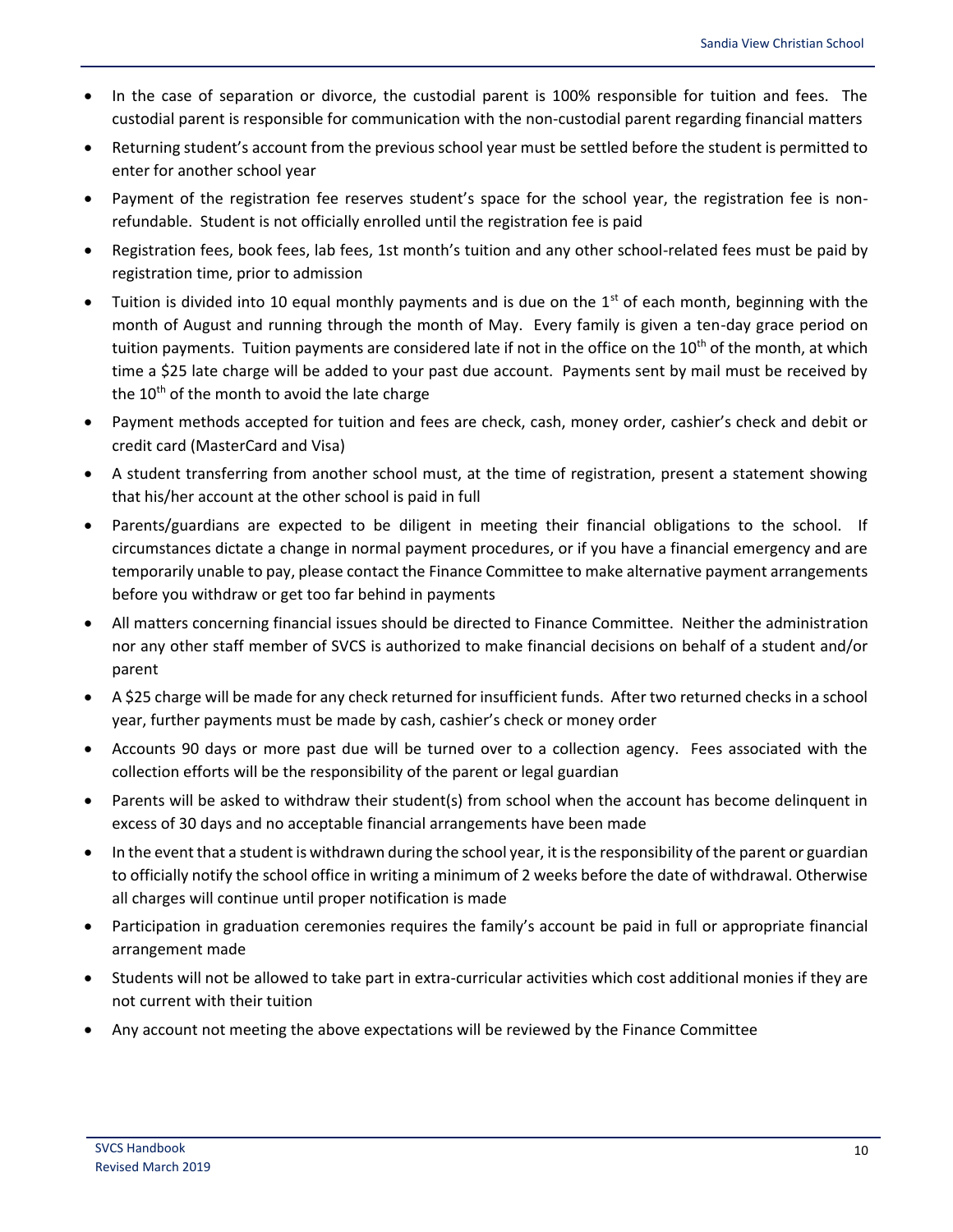Discounts will be as follows:

- 5% for 2<sup>nd</sup> child from the same family
- 10% for the  $3^{rd}$  or more children from the same family
- 5% for paying the entire year in advance

Limited student insurance (a secondary coverage) is included in the registration fee. This coverage is provided for any accident occurring during school hours on or off school campus, and during school-sponsored activities such as field trips and sporting events.

In case of an accident, if possible, the parent/guardian or any person taking the student for treatment should pick up an insurance form from the school office, have the doctor and/or hospital sign the form, attach statements and forward them to BMI Benefits promptly. It is the responsibility of the parent to see that the form and all statements are forwarded to BMI Benefits within 90 days of the accident in order to meet the deadline of the insuring company.

## <span id="page-13-0"></span>**GENERAL**

## <span id="page-13-1"></span>**Library**

The school offers students a library facility which is continually updated to offer the best in student literature and research resources. Students are allowed to check books out from the library and may take the materials home. If, however, a book or item borrowed from the library is lost or damaged, the student and parent/guardian are responsible for its replacement.

## <span id="page-13-2"></span>**Lockers**

Locker space is provided for students. It is the responsibility of each student to keep his/her locker clean. Money and other valuables should not be stored at school. The school is **not** responsible for articles left in lockers.

## <span id="page-13-3"></span>**Meals**

Parents are encouraged to provide an adequate breakfast for their children so that the students may function at their best during morning hours.

SVCS encourages our students to be healthy, therefore, please provide wholesome and healthy lunches for your child.

## <span id="page-13-4"></span>**Severe Weather**

For school closings due to severe weather conditions, an attempt will be made to give TV channels 4, 7 and 13 information concerning school closings. Parents will also be notified by One Call Now.

## <span id="page-13-5"></span>**Student Health**

All immunizations and physicals must be kept current. Hearing and vision screening should be done regularly. SVCS reserves the right to require a student to obtain a physical if there is a medical concern.

If a student becomes ill during school hours, the parent/guardian will be notified and asked to come and pick up the child. If the parent/guardian is unable to pick the child up from school, the child will be isolated from the other students until arrangements have been made by the parent to pick the child up.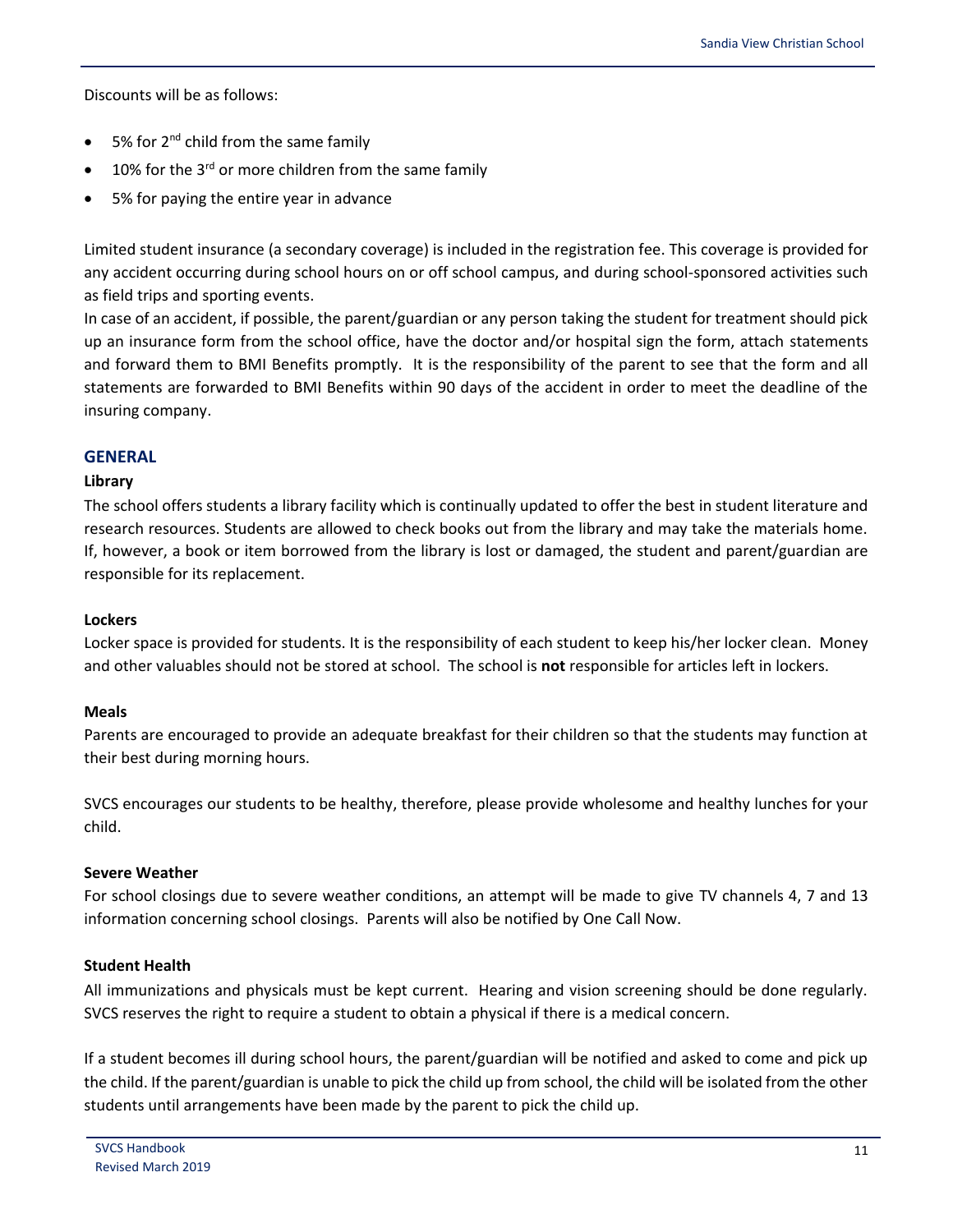In consideration for the health of all children and staff and to meet state regulations, the school must be informed of any contagious diseases your child might have. These diseases include strep, chickenpox, and pinkeye. If your child has a fever, we ask that you wait a complete 24 hours after the fever is gone before returning the child to school.

A child who is found to have head lice will be sent home for treatment with a head lice-killing product and for the removal of all lice eggs, called nits. The child will not be permitted to return to school until every single nit has been taken out of the child's hair.

If your child is injured at school, first aid will be administered and an attempt will be made to contact at least one parent/guardian or the designated emergency contact for further instructions. If a parent cannot be contacted by phone, the Corrales EMS will be called or the child will be transported to the nearest hospital emergency room. It is imperative for parents to keep the office updated on any changes to emergency contact information including change of address, phone number, or responsible adult.

No medication, prescription or over-the counter, may be administered by any teacher, student or school official without prior written authorization from the parent/guardian or doctor.

## <span id="page-14-0"></span>**Telephone/Cell Phone Use**

Students will not be called to the phone during any class period except in an emergency. Messages may be left at the office to be given to students during class breaks. Students may return calls during breaks or at lunch time.

The use of cell phones during school hours is prohibited. Students possessing phones are to keep them turned off during all hours of school operation. Cell phones found on or in use during school hours will be confiscated and held in the office until a parent can make arrangements to pick it up. In case of emergency, parents are to call the school office.

# <span id="page-14-1"></span>**GRADE REPORTS**

A report card for each student will be issued quarterly following each nine-week grading period. Parent-teacher conferences are held following first and third quarters of the school year. This allows parents and teachers the opportunity to discuss the progress of the student and to be able to address the needs and expectations of all involved.

Parents will also be provided with a progress report every two weeks for 5<sup>th</sup> through 8<sup>th</sup> grade and every three weeks for Kindergarten through 4<sup>th</sup> grade. This report will reflect all work currently assigned in a given quarter. Conferences between parents and teachers may take place at any time a need arises.

# <span id="page-14-2"></span>**GRADING POLICY**

Students are expected to do their best in all subject areas. Academic requirements may be adjusted to meet each student's needs. Excellence and subject mastery are to be strived for in all subject areas.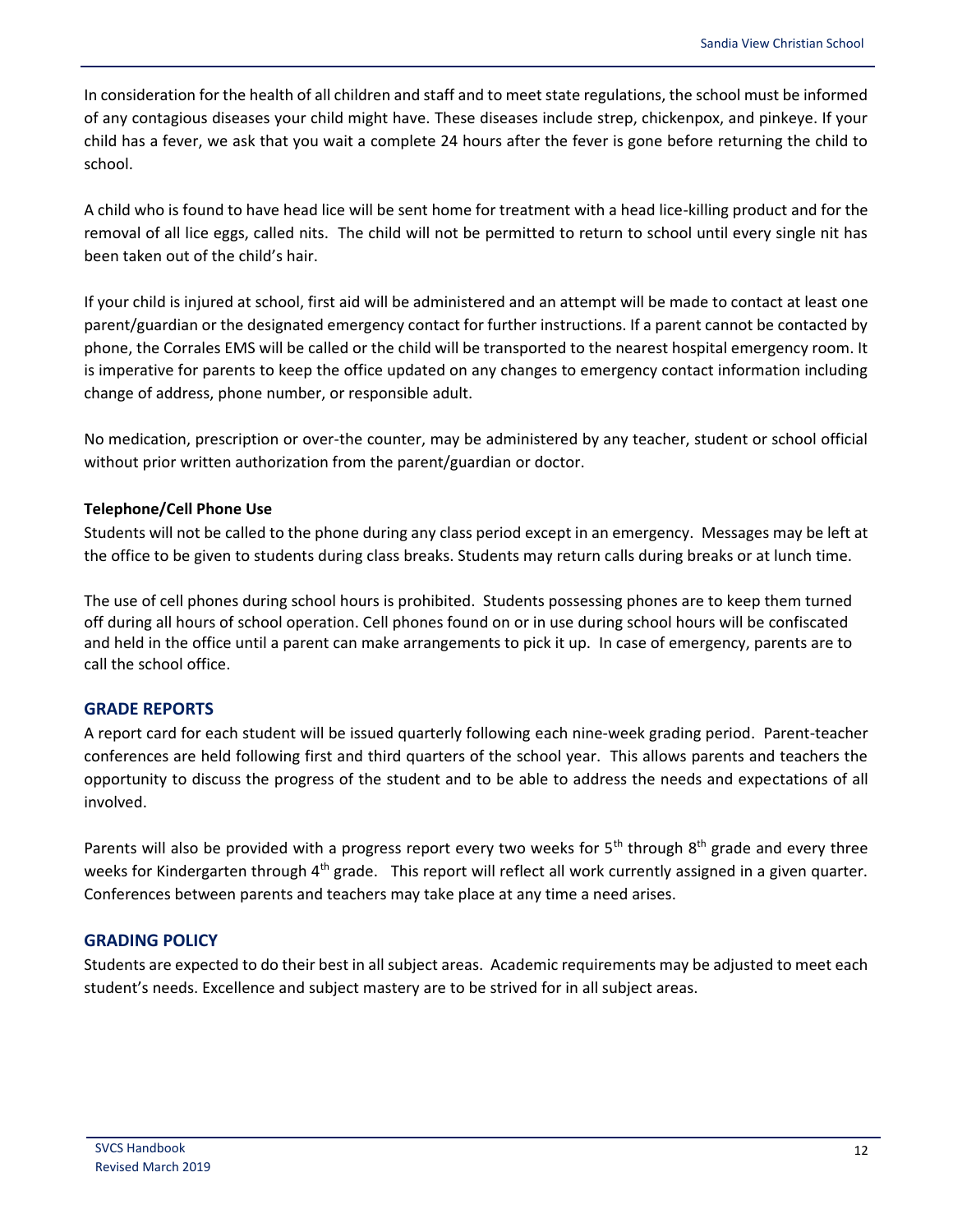The breakdown for grades is listed below:

A—90.5% or above B—80.5%-90.4% C—70.5%-80.4% D—60.5%-70.4% F—60.4% and below

Progress reports will be issued every two weeks for 5<sup>th</sup> through 8<sup>th</sup> grade and every three weeks for Kindergarten through 4<sup>th</sup> grade. These are given to help the parents be aware of student progress. Each late assignment or paper may be docked a letter grade for every day it is late. Assignments not turned in by the end of each week will not receive a grade unless it is make-up work after an excused absence. Parents are asked to monitor that the daily assignments are completed in a timely manner.

Large projects that involve more than a week to produce must be turned in on the date the project is due. These projects will be noted well in advance, in the homework planner.

# <span id="page-15-0"></span>**GRIEVANCE PROCEDURE**

Christians should utilize the counsel of Matthew 18 and I Corinthians 6, making every effort to avoid tendencies that would divide them and bring dishonor to God's cause. Reconciliation of differences should be possible without recourse to civil litigation. The emphasis of this policy is open communication between those involved. The process emphasizes the solution of problems at the level closest to their origin and is based on the premise that each party is interested in fair and just solutions to grievances. Any grievance that cannot be settled in this manner should refer to the posted Grievance Policy. A copy can be obtained in the office or on the SVCS website.

## <span id="page-15-1"></span>**INTERPRETATION**

SVCS reserves the right to make clear any interpretation of policy, written or implied, and is not subject to legal interpretation of wording or intent.

# <span id="page-15-2"></span>**MISSION STATEMENT**

To provide academic excellence in a Christ centered environment.

# <span id="page-15-3"></span>**NON-CUSTODIAL PARENTS**

Divorced, separated and blended families are realities of contemporary life that affects SVCS's responsibilities to its students. It is the responsibility of both parents to keep the school current with all necessary and legal documents regarding custody arrangements.

The following guidelines have been adopted to assist the school in situations where a non-custodial parent wishes to become involved in school related activities of a child or wishes to have contact with or take custody of the child while the child is at school:

 Ordinarily, the school will not resist or interfere with a non-custodial parent's involvement in school-related affairs or access to the parent's child or the child's records unless the school is presented with a court order or comparable legal document restricting such involvement or access. The school will not otherwise choose sides between parents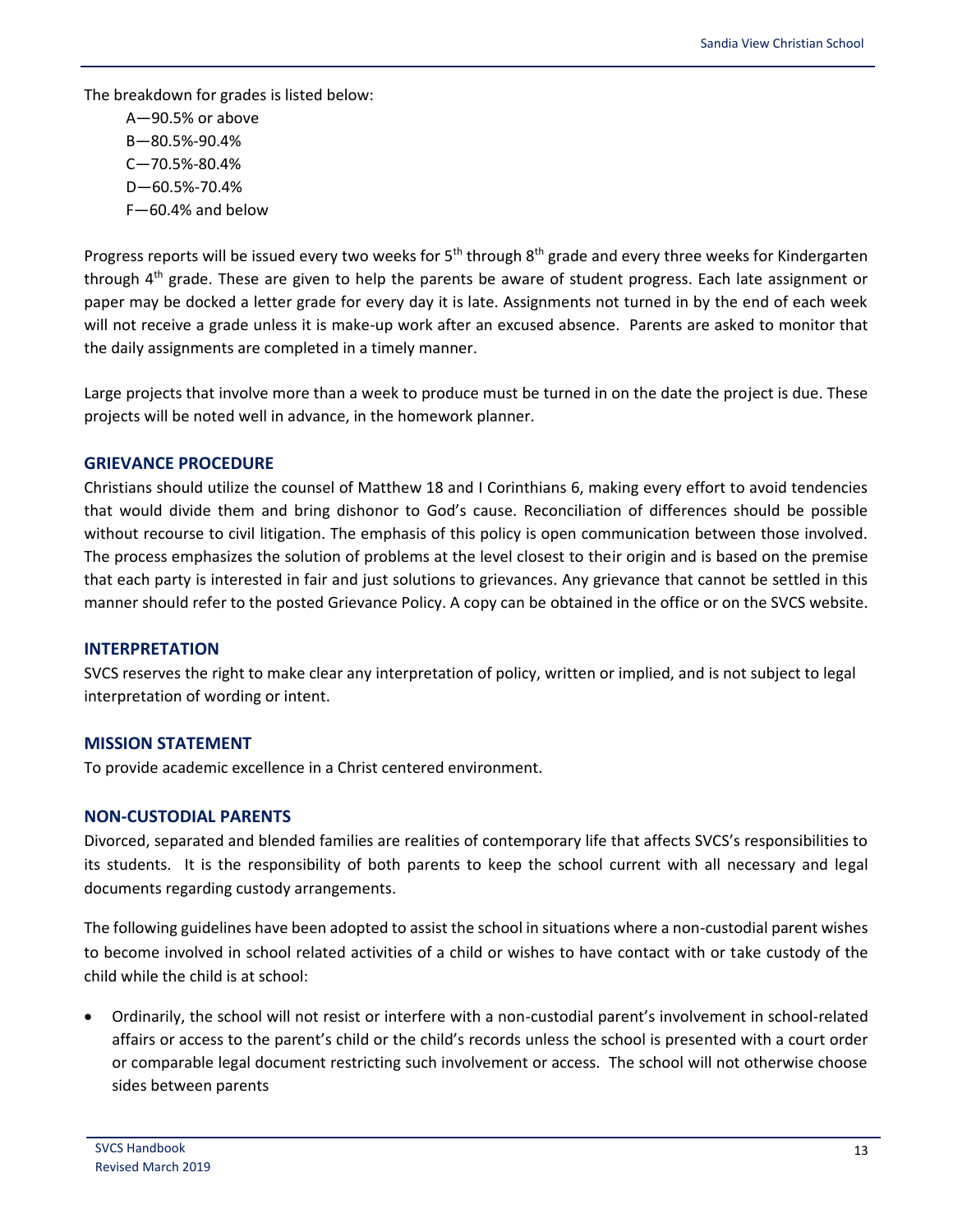- If there is a restraining order in place, the custodial parent is responsible to present the school with a copy of the order along with a picture of the restricted party
- A non-custodial parent may not take custody of a child or remove the child from school premises unless the parent presents either a written court order or a written authorization signed and verbal notification by the custodial parent permitting such custody
- If the actions of parents, custodial or non-custodial, become disruptive to the operations of the school, the school has the right to restrict access by such parents and to take other necessary actions

Concerning student activities that require parental consent, the school will accept consent only from the custodial parent unless authority to grant consent is given to the non-custodial parent by a court order or comparable legal document.

## <span id="page-16-0"></span>**NON-PUBLISHED POLICY**

Every effort is made to make a handbook as complete as possible, however, unforeseen situations arise and the constraints of the time and space make it impossible to include every conceivable situation. For this reason, it is sometimes necessary for the school staff and/or the school board to make or adjust policy during the year. These additions carry the same weight and are just as binding as the written information in the handbook.

## <span id="page-16-1"></span>**PARENTAL PARTICIPATION**

SVCS expects a willingness on the part of the parents to participate with the school in the education of their children. Such involvement includes:

- Regularly monitor homework planners, newsletters and progress reports
- Provide a time and place for the student to do his homework, free of distraction
- Refrain from engaging in conversation that will tend to undermine either the teacher or the school
- Make every effort to have your child in school. Try to plan family vacations around the school calendar

## <span id="page-16-2"></span>**PROCEDURES**

<span id="page-16-3"></span>**Absences**

- Students who have been absent for either the morning or for an entire school day must have a note explaining the reason for the absence, signed and dated by the parent or doctor or a call from the parent to the school office
- Absences will be considered unexcused until they are justified by the parent or doctor
- More than 5 unexcused absences in a single quarter or 10 in a single semester will result in a certified letter being sent home indicating the child is considered "habitually truant." Interventions will be implemented at this time to prevent the parent from being considered in noncompliance with the provisions of the New Mexico Compulsory School Attendance Law

## <span id="page-16-4"></span>**Daily**

- Record will be taken in each classroom at the beginning of each school day
- The school secretary may attempt to contact parents of students who are absent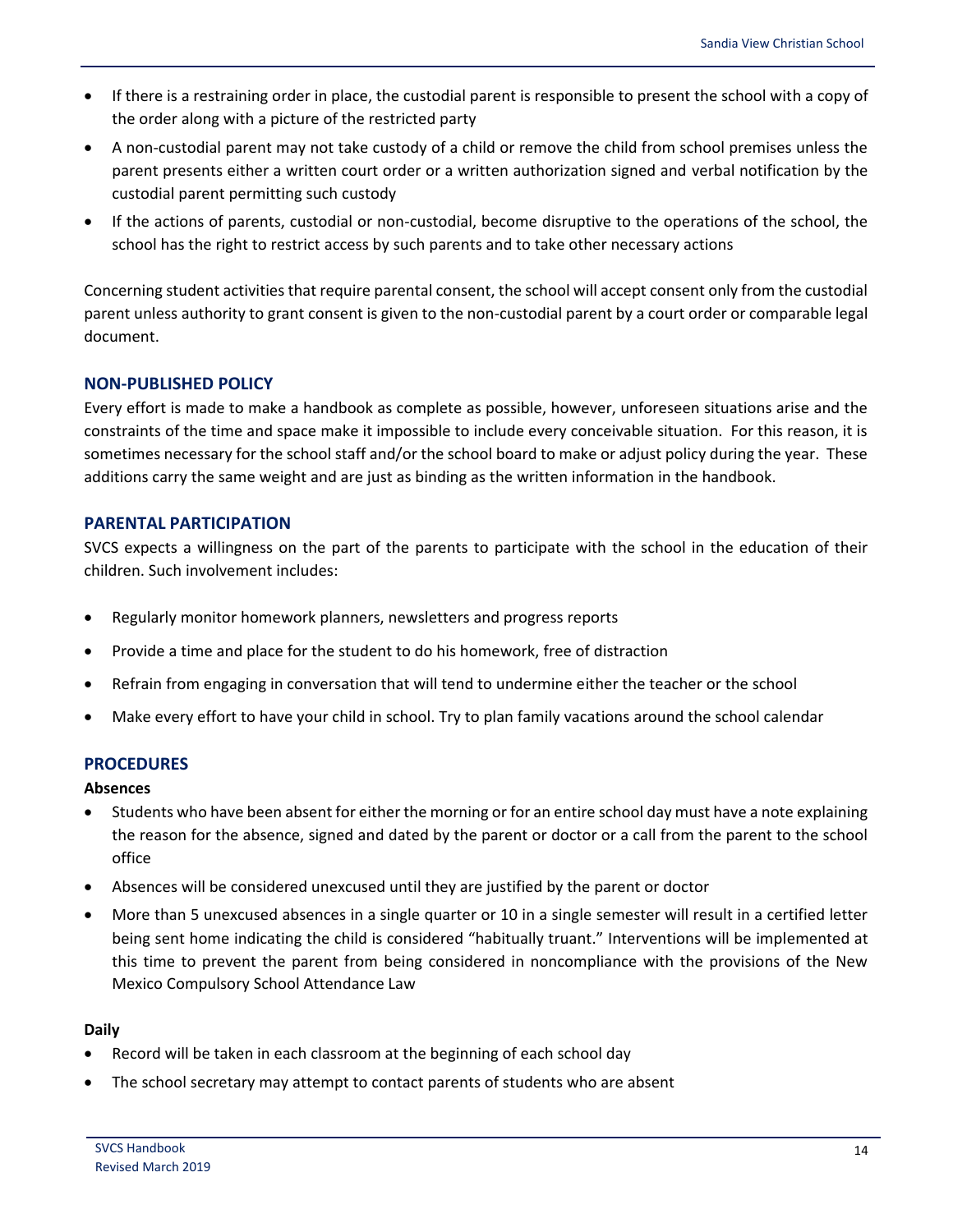#### <span id="page-17-0"></span>**Excused Absences**

Any legitimate absence accompanied by a parental note of explanation will be considered to be excused. Legitimate absences do not include family vacations. Examples of legitimate absences include.

- Verified illness or quarantine
- Medical and legal appointments
- Funerals

Pre-arranged absences involving more than one school day must be cleared through the homeroom teacher.

- Notify all the teachers in writing
- Teachers will give instructions to the student and parent concerning missed work or work to be completed either prior to or following the planned absence
- Students will be allowed a reasonable amount of time to make up missed work required by the teacher. Reasonableness will be at the discretion of the teacher. This period of time will be discussed with the parent and student prior to the expected absence

Parents should contact the school office as soon as possible on the morning that the student is sick or some other emergency situation has arisen.

#### <span id="page-17-1"></span>**Tardiness**

- Students arriving after the beginning of the school day must have a note explaining the reason for the tardiness, signed and dated by the parent or a call from the parent to the school office
- Any tardy will be considered unexcused unless it involves an **unforeseeable** circumstance and is justified by the parent

## <span id="page-17-2"></span>**SEARCH AND SEIZURE**

SVCS shall maintain a safe, healthy environment of its students, faculty and staff at all times.

School authorities have the right to perform unannounced searches and to seize illegal, unauthorized material to determine whether there exists any danger to the student or the school. A student's personal effects (e.g. locker, backpack, purse, etc.) may be searched whenever school authorities have reasonable suspicion to believe that the student is in possession of illegal or unauthorized materials. Illegal or unauthorized material is all substances or material prohibited by school policy or state or federal law including, but not limited to, controlled substances, drugs, alcoholic beverages, cigarettes, guns, knives, weapons or incendiary devices.

Students may be asked to empty their pockets, purse, wallet, locker, book bag, etc. without parent's permission or the student's permission. **Registration of the child constitutes parental consent to such searches**.

All student desks, lockers and computers are the property of SVCS and are at all times under the control of the school. School authorities may perform general inspections of desks, lockers and computers at any time without notice, without consent and without a search warrant.